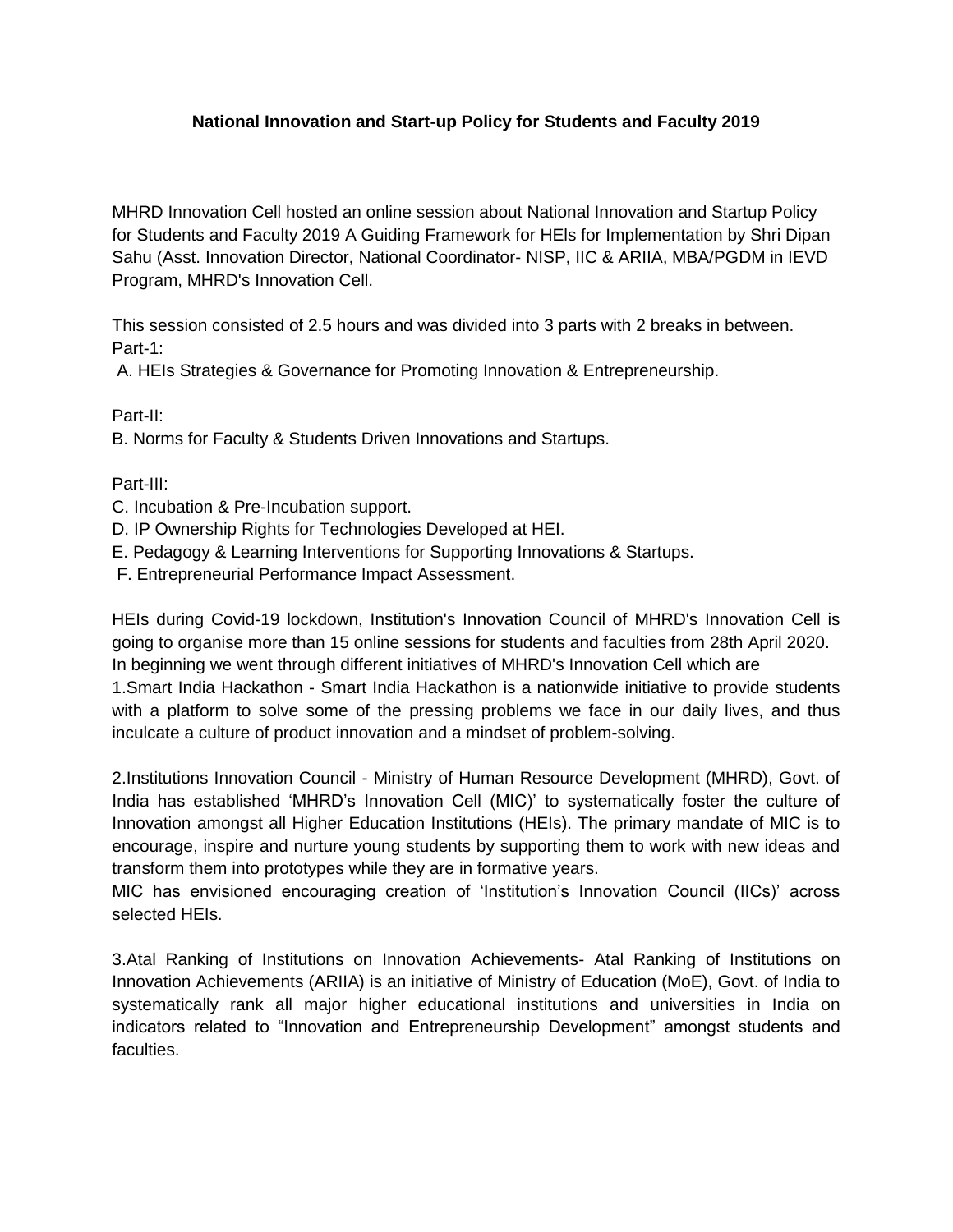4.National Innovation and Start-up Policy 2019 for Students & Faculty- The National Innovation and Startup Policy 2019 for students and faculty of Higher Education Institutions (HEIs) is a guiding framework to enable the institutes to actively engage students, faculties and staff in innovation and entrepreneurship related activities.

5.International Hackathons-Hackathons International aims to educate and create tomorrow"s changemakers, getting them to think outside of the box. They design, develop and deploy innovative experiences that achieve tangible outcomes. Their core values are diversity, sustainability and equality



Link for this session- https://youtu.be/8vdEyL7uKXs

Following IIC members attended the above session of Leadership talk series:

Faculty Member: